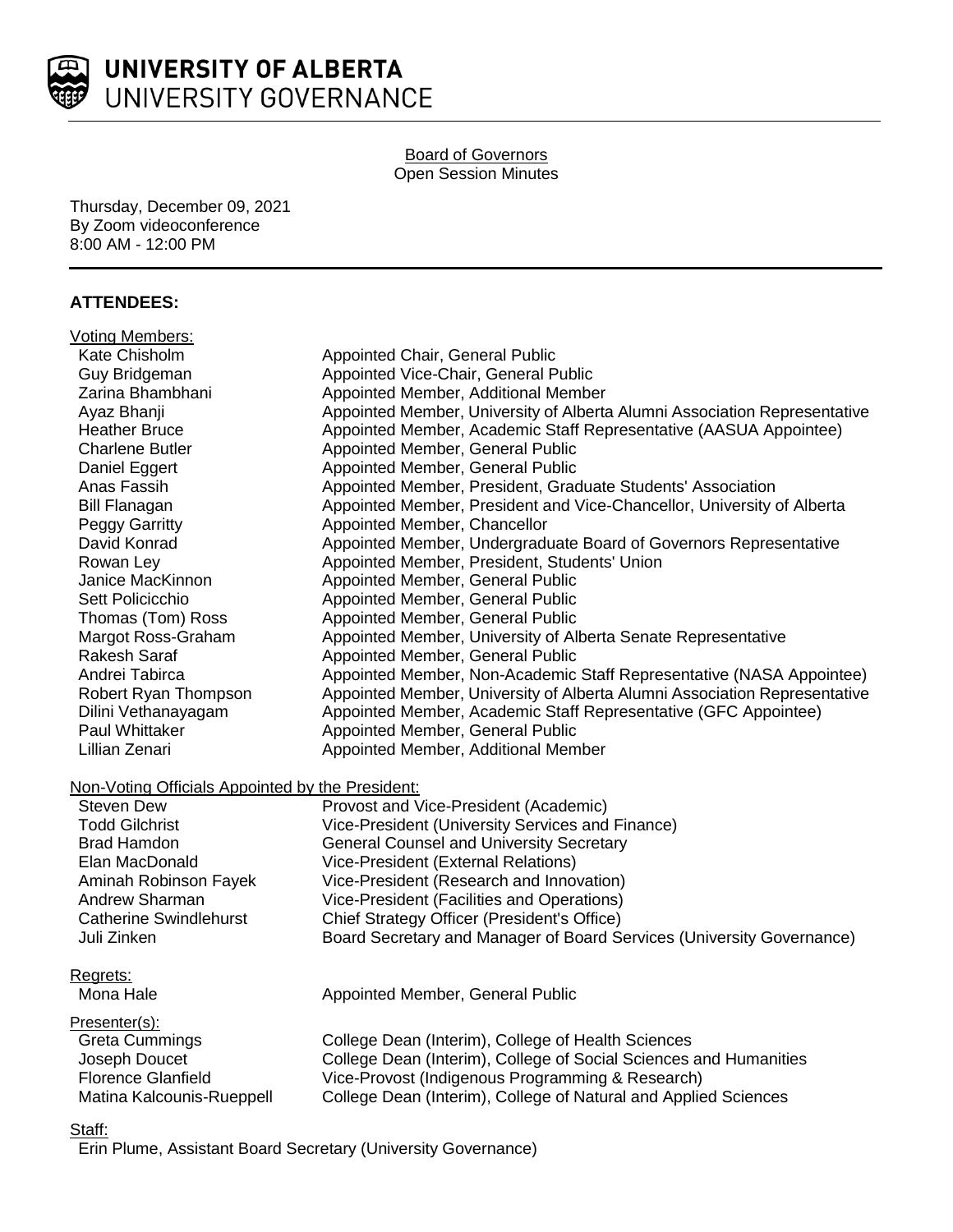The Chair called the meeting to order at 8:00 a.m. She welcomed members and guests, and reminded all in attendance that the open session of the meeting was being webcast to observers.

### *IN CAMERA* **SESSION OF VOTING MEMBERS ONLY**

Members met *in camera* at the start of the meeting

#### **OPENING SESSION**

1. *Chair's Session*

*Presenter(s)*: Kate Chisholm

The Chair read the following territorial acknowledgement:

The University of Alberta resides on Treaty 6 territory and the homeland of the Métis. This territory is a traditional gathering place for diverse Indigenous peoples whose histories, languages and cultures continue to influence and enrich our community. To acknowledge the territory is to recognize the longer history of these lands. The acknowledgement signifies our commitment to working in Good Relations with First Nations, Métis and Inuit peoples as we engage in our institutional work, uplifting the whole people, for the University for Tomorrow.

### 1a. Call to Order and Confirmation of Quorum

*Presenter(s)*: Kate Chisholm

The Chair called the Open Session to order and the Board Secretary confirmed that the attendance constituted quorum.

#### 1b. *Approval of Open Session Agenda*

Materials before members are contained in the official meeting file.

*Presenter(s)*: Kate Chisholm

The motion was moved and seconded.

THAT the Board of Governors approve the Open Session agenda, as presented.

**CARRIED**

### 1c. Conflict of Interest - Opportunity for Declaration

### *Presenter(s)*: Kate Chisholm

The Chair invited members to declare any conflicts of interest related to the Open Session agenda.

Heather Bruce, Academic Staff Representative on the Board of Governors, declared a potential conflict with Item 4f, *Long Range Development Plan Amendment 2021 (South Campus Sector 14)*, noting that she is Chair of the Department of Department of Agricultural, Food and Nutritional Science and some of the lands being discussed are under her purview. The Chair acknowledged H Bruce's disclosure and indicated that her input and perspective on that matter was important, but that she would reserve the right to restrict H Bruce's ability to vote if needed.

No other conflicts were declared.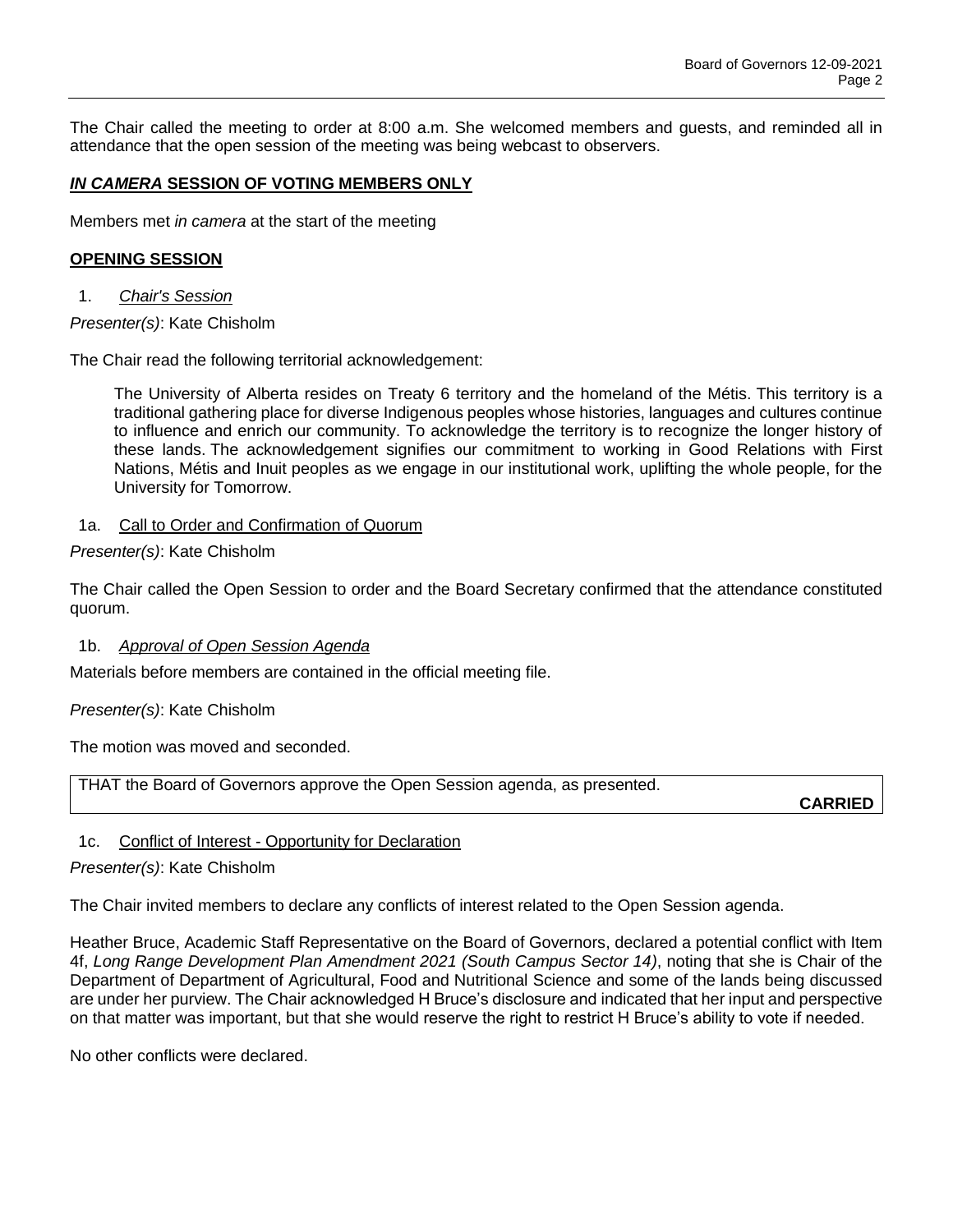## 1d. Chair's Remarks

## *Presenter(s)*: Kate Chisholm

The Chair welcomed Heather Bruce, newly appointed Academic Staff Representative on the Board of Governors, to her first Board meeting, noting that H Bruce had been appointed for a three-year term.

### 2. Report of the Chancellor

Materials before members are contained in the official meeting file.

### *Presenter(s)*: Peggy Garritty

*Purpose of the Proposal*: For information / discussion.

#### *Discussion*:

Chancellor Peggy Garritty briefed the committee on the Senate's recently approved strategic plan and its three priorities: supporting the University of Alberta for Tomorrow initiative; helping the university be a place where students can realize their potential; and contributing to the university's commitments to Indigenous initiatives, equity, diversity and inclusivity.

She responded to questions from the Board regarding: how the Senate planned to track the success of its plan; and how the university could make the most of the common goals of the Board of Governors, Senate, Alumni Council, and other stakeholder groups.

- 3. *Report of the President*
- 3a. COVID-19 Update
- 3b. Emergency Governance Protocols Decision Tracker
- 3c. Board / GFC / Senate Summit Update

Materials before members are contained in the official meeting file.

### *Presenter(s)*: Bill Flanagan

*Purpose of the Proposal*: For information / discussion.

#### *Discussion*:

In addition to his written report, President Flanagan provided verbal updates on COVID-19 activities, including the success of the university's mandatory vaccine policy; a recent funding announcement from the Government of Alberta for vaccine development and manufacturing research, one of the largest research grants in the University of Alberta's history; progress on the University Commons renovations, including preservation of some of the building's original features; and planning for the January 21, 2022 Board of Governors, General Faculties Council, and Senate Summit.

President Flanagan then acknowledged the ongoing concern of students with regard to sexual violence on campus, as communicated in a recent open letter. He expressed the university's commitment to addressing their concerns, and reviewed steps being taken, including: training on sexual violence awareness, prevention, and consent for faculty, staff, and students; working with the Sexual Assault Centre to expand consent and sexual violence training in residences; and the appointment of a Sexual Violence Response Coordinator.

The Chair stated that in response to the seriousness of student concerns, the Board of Governors, during its *in camera* session, had asked that an audit be conducted of: the policies and procedures used by the university when it receives a complaint of sexual violence or harassment, and the systems and resources used by the university to prevent sexual violence and harassment.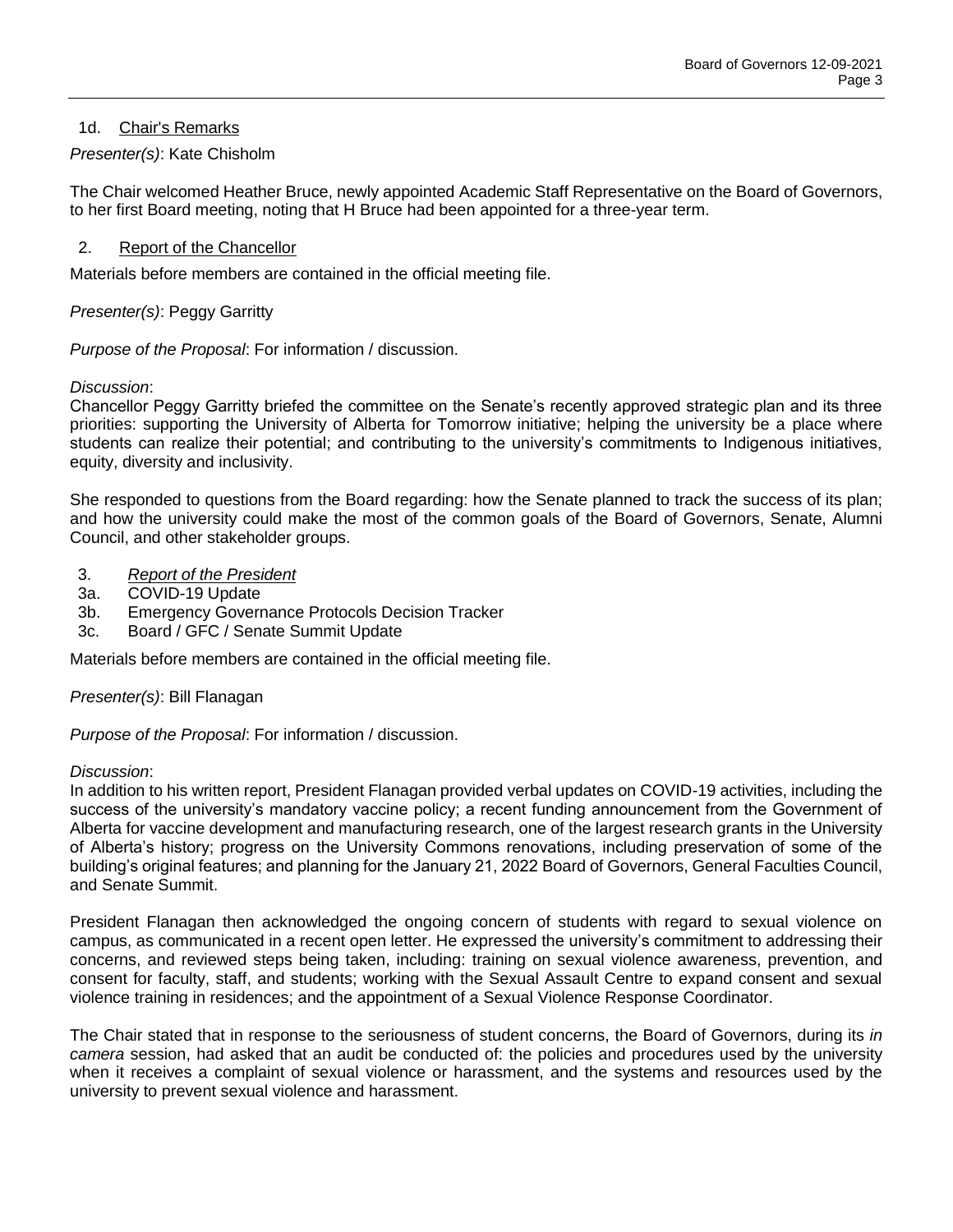# **CONSENT AGENDA**

### 4. *Motion to Approve the Consent Agenda*

Materials before members are contained in the official meeting file.

*Presenter(s)*: Kate Chisholm

At the request of a member, the Chair removed Item 4f, *Long Range Development Plan Amendment 2021 (South Campus Sector 14)*, from the Consent Agenda.

- 4a. Approval of the Open Session Minutes of October 15, 2021 *Report of the Finance and Property Committee*
- 4b. Non-Credit International Support Fee
- 4c. Disposition of Land, Mattheis Ranch (Nova Gas Cathodic ROW)
- 4d. Disposition of Land, Mattheis Ranch (TX Energy ROW)
- 4e. Disposition of Land Belcourt-Brosseau House
- 4f. Long Range Development Plan Amendment 2021 (South Campus Sector 14) *- item removed Report of the Governance Committee*
- 4g. Amendment of Board Code of Conduct and Bylaws to Address Allowed Conflicts

The motion was moved and seconded.

THAT the Board of Governors approve the Open Session Consent Agenda, as amended.

**CARRIED**

The Chair informed members that Item 4f, *Long Range Development Plan Amendment 2021 (South Campus Sector 14)*, would be discussed and considered at the end of the Open Session agenda.

# **DISCUSSION ITEMS**

*Report of the Finance and Property Committee and the Learning, Research and Student Experience Committee*

*Presenter(s)*: Charlene Butler; Paul Whittaker

5. *Academic Restructuring Implementation* a) Colleges Strategic Plan

Materials before members are contained in the official meeting file.

*Presenter(s)*: Steven Dew; Greta Cummings; Joseph Doucet; Matina Kalcounis-Rueppell

*Purpose of the Proposal*: To share the draft Colleges Strategic Plans, including metrics, with the committee for input and feedback.

### *Discussion*:

C Butler and P Whittaker introduced the item, and the Provost and College Deans reviewed the draft plan, including: its background, high-level goals and a five-year 'road map' aligned to major outcomes, the quality of the metrics, collaboration with the stand-alone faculties (Augustana, Campus Saint-Jean, and Native Studies), and how the colleges might improve innovation and enrolment growth.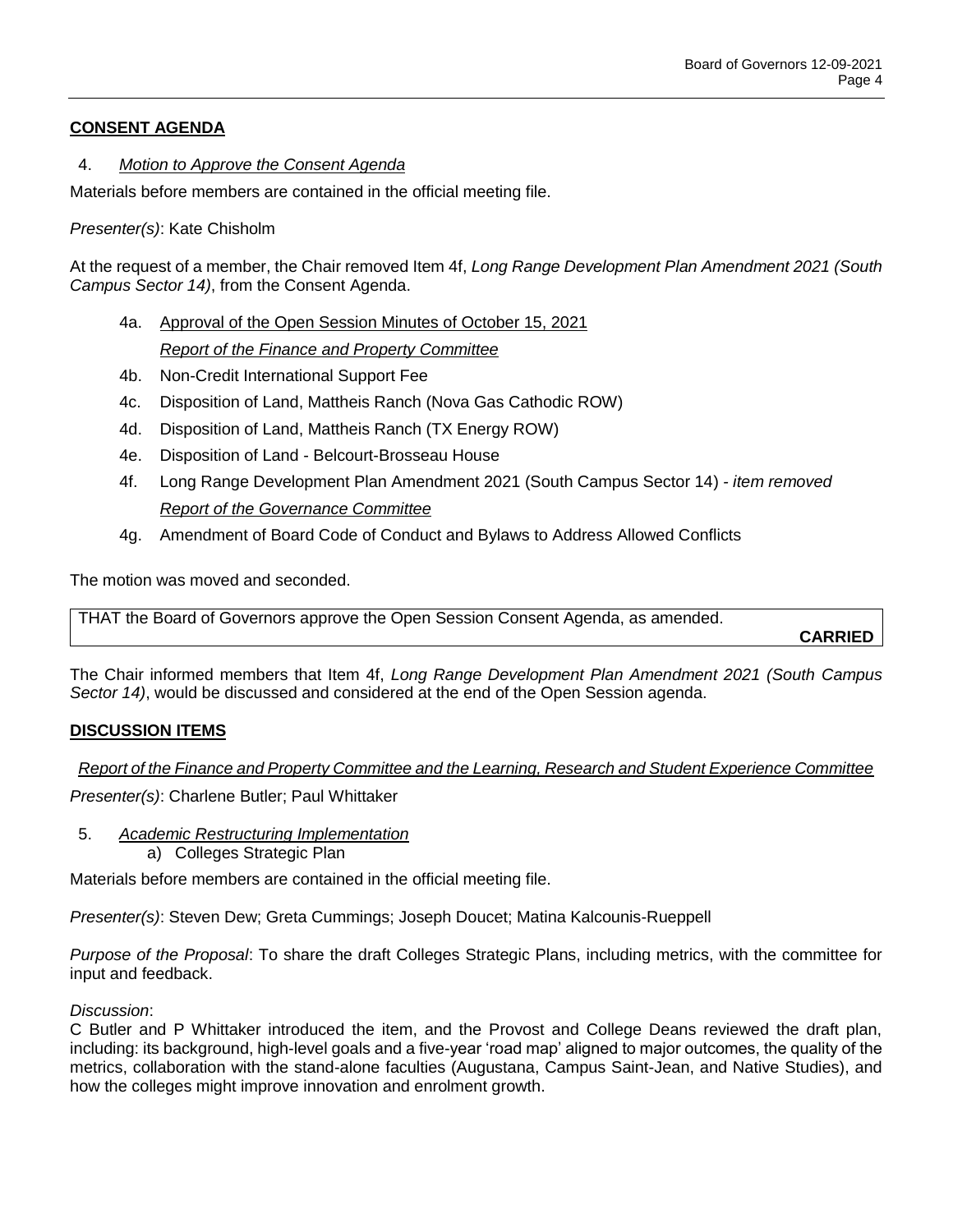S Dew, G Cummings, J Doucet, and M Kalcounis-Rueppell responded to questions from the Board regarding: how the colleges planned to respond to the adapting needs of the province; how the university could be more explicit about increasing its response and input into Alberta's labour market; whether the colleges were considering expanding health economics, to respond to demand; the status of Priority 3, *mean support cost and top-quartile service performance*, and whether the university was already within the top quartile; how the colleges measured savings; and the status of interdisciplinarity metrics.

### *Report of the Learning, Research and Student Experience Committee and the Reputation and Public Affairs Committee*

*Presenter(s)*: Paul Whittaker

### 6. *Indigenous Institutional Strategic Plan*

Materials before members are contained in the official meeting file.

*Presenter(s)*: Steven Dew; Florence Glanfield

*Purpose of the Proposal*: To conduct early consultation on the current draft of the IISP and to solicit feedback.

*Discussion*:

P Whittaker and S Dew provided introductory comments, and F Glanfield briefed members on the development of an Indigenous Institutional Strategic Plan (IISP), including an expectation that the university take up its role in the Truth and Reconciliation Commission, current Indigenous initiatives, national and local Indigenous demographics, and alignment with *For the Public Good*. She reviewed the plan's objectives and strategies and requested the Board's support in endorsing an institutional charter that would highlight the institutional commitment to embedding indigenization into the academic and administrative structures that have the power to make change.

The Chair expressed support for the plan, acknowledging the university's progress and work still to be done.

F Glanfield responded to questions from Board members regarding: costs associated with new infrastructure; proposed timeline for release of the strategy; a suggestion to include benchmarks for the creation of new administrative positions; recruitment of Indigenous employees and support for them upon hire; whether metrics would be included in the final plan; and how an Indigenous student's experience at the university would be different in five years, under the IISP.

# **ACTION ITEMS**

# Report of the Finance and Property Committee

*Presenter(s)*: Charlene Butler

# 4g. Long Range Development Plan Amendment 2021 (South Campus Sector 14)

Materials before members are contained in the official meeting file.

### *Presenter(s)*: Andrew Sharman

*Purpose of the Proposal*: To amend the university's Long Range Development Plan (LRDP) by removing Sector 14, located on South Campus.

### *Discussion*:

Board members and administration engaged in a discussion regarding the proposal, including: the projected monetary value and research value of the land; why the proposal didn't include a letter of support from the Faculty